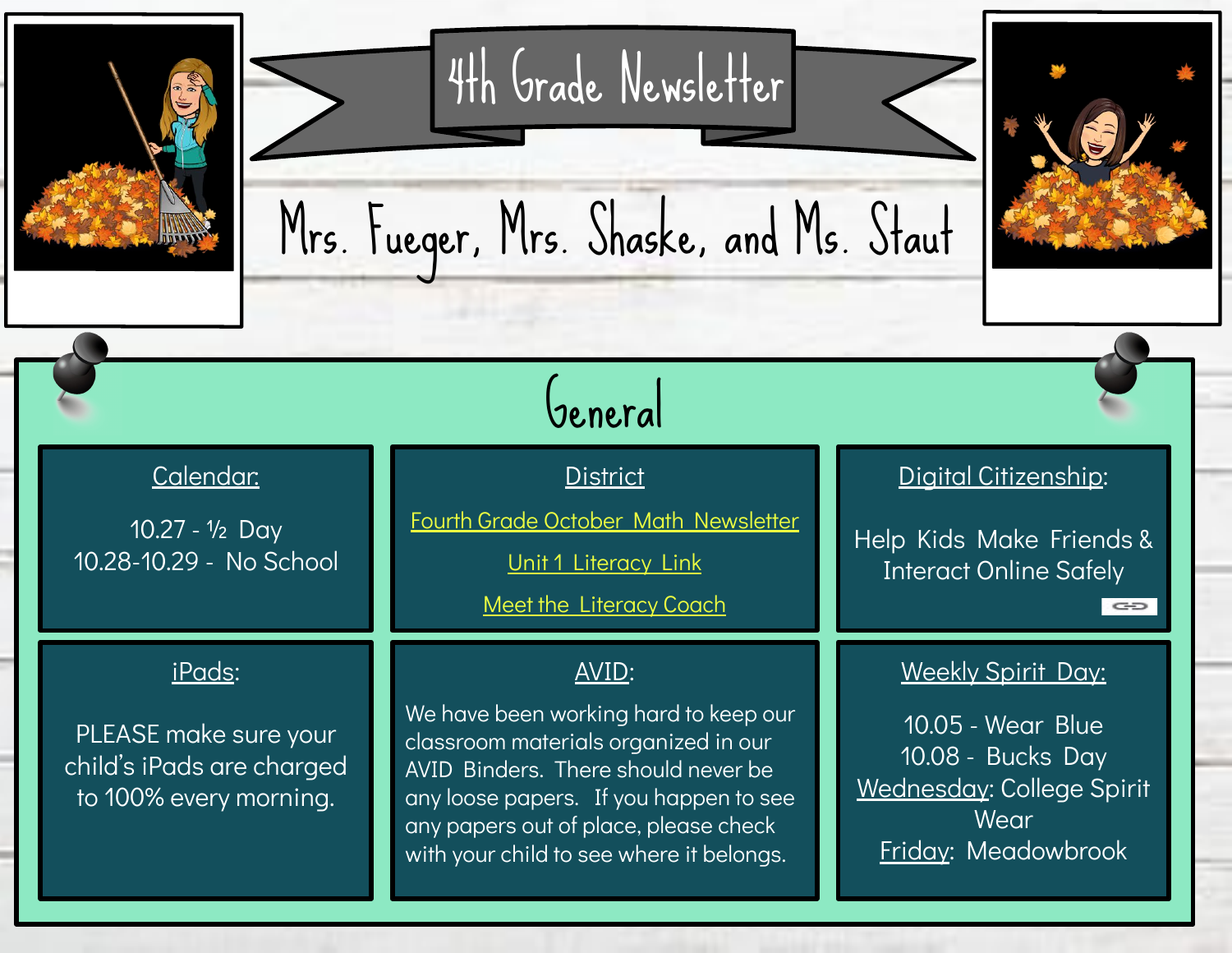## Mathematics

Student example of how to use the vocabulary when finding the sum: [video](https://drive.google.com/open?id=0ByHBTQljg58xdnA5eFdlYXJIaWM)

For the remaining portion of October and through the rest of the year, we will be focusing on addition and subtraction (standard method) and multiplication and division (methods OTHER than the standard method). Children are not encouraged to learn standard multiplication or division until 5th (multiplication) and 6th (division) grade. The idea is that they do not have the proper number sense to be able to complete those problems while conceptually understanding the process (we do not want them to just "memorize" how to do something...they need to KNOW what they are doing).

## <u>[Science](https://docs.google.com/presentation/d/124OC16yZE6DRvfw4Pcftw4dLeW-olpQrHvT20bZnsEY/edit?usp=sharing)</u> & Social Studies

This year I am piloting the "Impact" curriculum for social studies, for the district. If you are interested in looking at their website, please visit [here.](https://www.mheducation.com/prek-12/program/MKTSP-AAS02M0.html)

The first unit in fourth grade is titled, "The Land and People of the United States." In this chapter, students will explore strengths of America's land and its people. They will learn about the geography and resources of different regions. They will identify the cause and effect of key events in America's history, the difference among the branches of government, and basic economic concepts. Students will consider how people of diverse backgrounds and cultures have contributed to our country. Additional resources to aid student inquiry: "Children of the Wild West", "Uncle Sam & Old Glory", "You Wouldn't Want to Sail on the Mayflower!"

# SEL

Students are finding the lessons about being assertive helpful for conflict resolution. In the past, student conflicts were often resolved during class time, with the teacher present. However, as students continue to practice, they are learning the significance of doing it themselves. Your child will continue to bring home Home Links that go with the Second Step lessons. As you might have noticed, Home Links are simple, fun activities for you and your child to complete together. They are a great way for you to understand what your child is learning and for your child to show you what he or she knows. If you have any questions about the Second Step program, please do not hesitate to contact us for more information. Thank you for supporting your child in learning the skills that lead to success in school and in life.